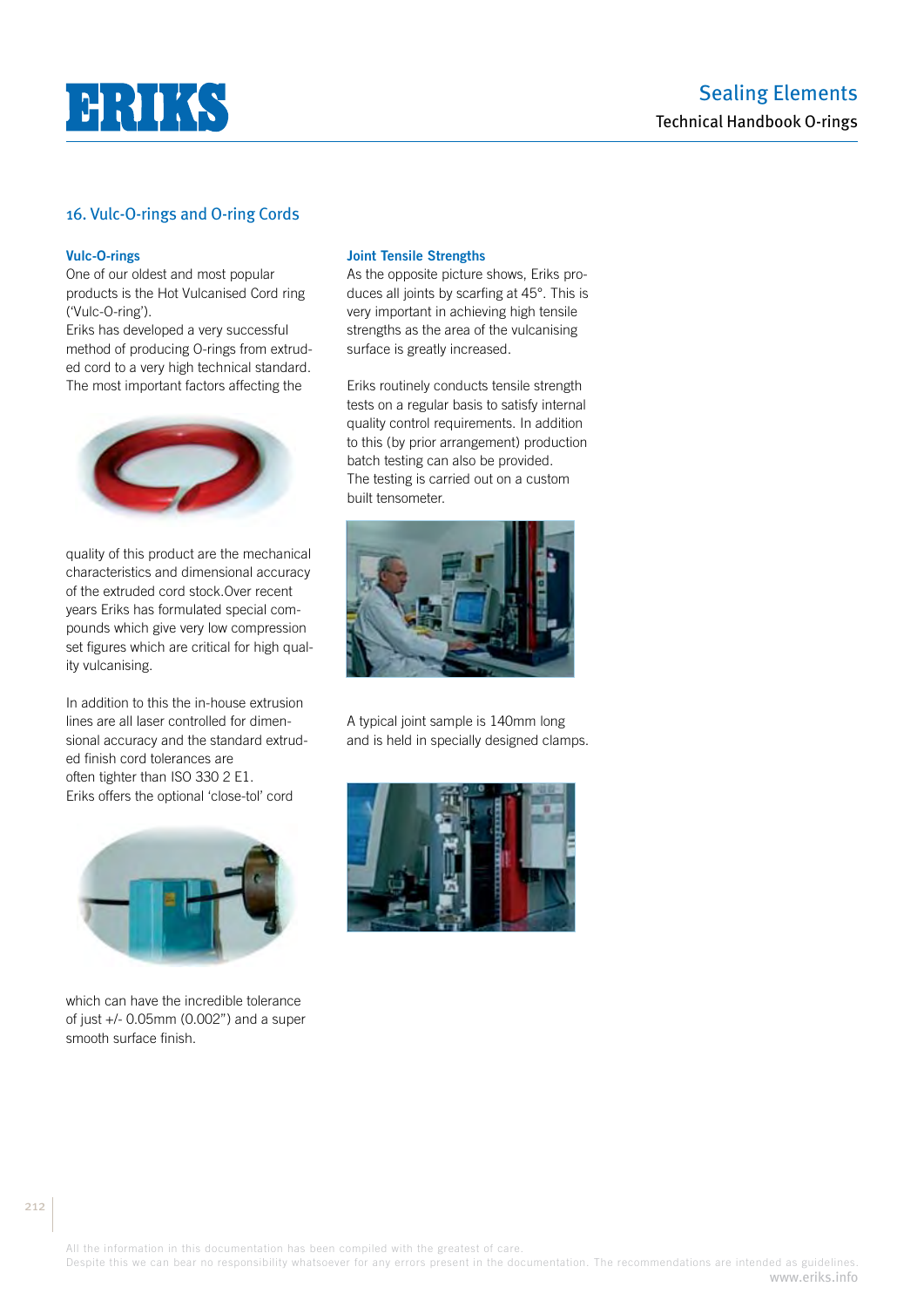

## Sealing Elements Technical Handbook O-rings

## 16. Vulc-O-rings and O-ring Cords

#### **Joint Tensile Strengths**

The joint sample is stretched until breakage occurs and, depending on material, can result in a very high elongation.



When the sample breaks it is often at the joint area. This does not infer weakness but at such high elongation, a surface imperfection around the joint area will be the point of breakage.



The break as you can see is at the joint area but at 90 degrees to the cord stock. This detail shows that the vulcanised area has not failed and indicates a good quality vulcanisation.



After breakage the load cell transfers to computer software the data which is then analysed and expressed in graph form and as industry standard MPa tensile strength.

It is then possible to include this testing with general certification (by prior agreement).

By conducting joint tests and inserting them into the actual production schedule, Eriks can obtain a true representation of the integrity and consistency of the vulcanising process, particularly useful on higher volume orders.









213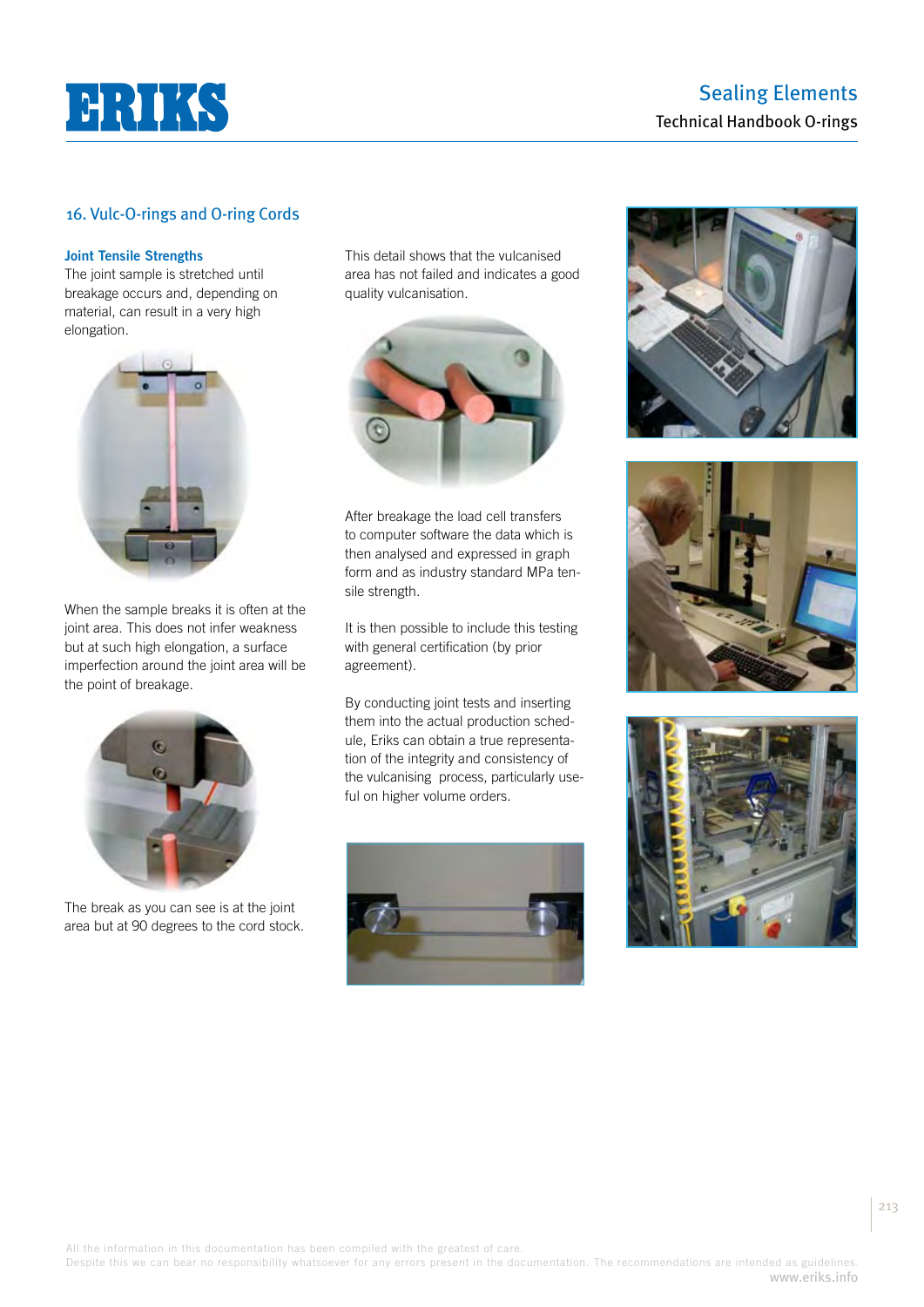

## 16. Vulc-O-rings and O-ring Cords

#### **Size Range**

ERIKS can produce Vulc-O-rings with cross sections ranging from 1.78 mm to 25,4 mm. These will have a surface finish as extruded unless otherwise requested.

Unlike moulded O-rings, Vulc-O-rings have a limit as to how small an inside diameter that can be produced, which is regulated by the cross section. The following table shows the smallest sizes that can be produced.

| 1.78 mm - 8.40 mm    | $30 \text{ mm}$  |
|----------------------|------------------|
| $9.00$ mm - 12.70 mm | 45 mm            |
| 13.00 mm-15.90 mm    | 60 mm            |
| 18.00 mm - 19.05 mm  | 150 mm           |
| 20.63 mm - 25.40 mm  | $250 \text{ mm}$ |
|                      |                  |

Please note the price list for these small size Vulc-O-rings are more expensive because they are more difficult to manufacture.

There is however no upper limit to diameter.

The largest Vulc-O-ring Eriks has ever produced so far has been an amazing 22 meters in diameter! The only difficulty is checking the inside diameter at quality control!

#### **Dimensional Tolerances**

As previously mentioned, Eriks' extruded cord is unrivalled for

tolerance control. Standard extruded cord betters E1 in many sections and a summary of the standard sections with their tolerance follows:

| 1.78 | ± 0.10  | 6.50  | ± 0.25  |
|------|---------|-------|---------|
| 2.00 | + 0.10  | 6.99  | + 0.25  |
| 2.40 | $+0.12$ | 7.50  | $+0.25$ |
| 2.62 | $+0.12$ | 8.00  | + 0.25  |
| 3.00 | $+0.12$ | 8.40  | + 0.25  |
| 3.18 | $+0.15$ | 9.00  | + 0.25  |
| 3.53 | $+0.15$ | 9.52  | + 0.25  |
| 4.00 | $+0.15$ | 10.00 | $+0.33$ |
| 4.50 | + 0.20  | 11.10 | + 0.38  |
| 4.80 | + 0.20  | 12.00 | ± 0.45  |
| 5.00 | + 0.20  | 12.70 | + 0.45  |
| 5.34 | + 0.20  | 13.00 | + 0.45  |
| 5.50 | + 0.25  | 14.00 | + 0.50  |
| 5.70 | $+0.25$ | 14.30 | + 0.50  |
| 6.00 | + 0.25  | 15.00 | + 0.50  |
| 6.35 | + 0.25  | 15.90 | + 0.50  |
|      |         |       |         |

Every inch of the extruded products are checked for compliance to the above tolerances by state of the art 'laser micrometers'. This is the only way to guarantee 100% cross section diameter inspection.

Each batch of extrusion is passed through one of these laser micrometers and the laser measures the cord 250 times per second and then produces a report after each batch showing details of high, low, and average diameters.







All the information in this documentation has been compiled with the greatest of care.

Despite this we can bear no responsibility whatsoever for any errors present in the documentation. The recommendations are intended as guidelines. www.eriks.info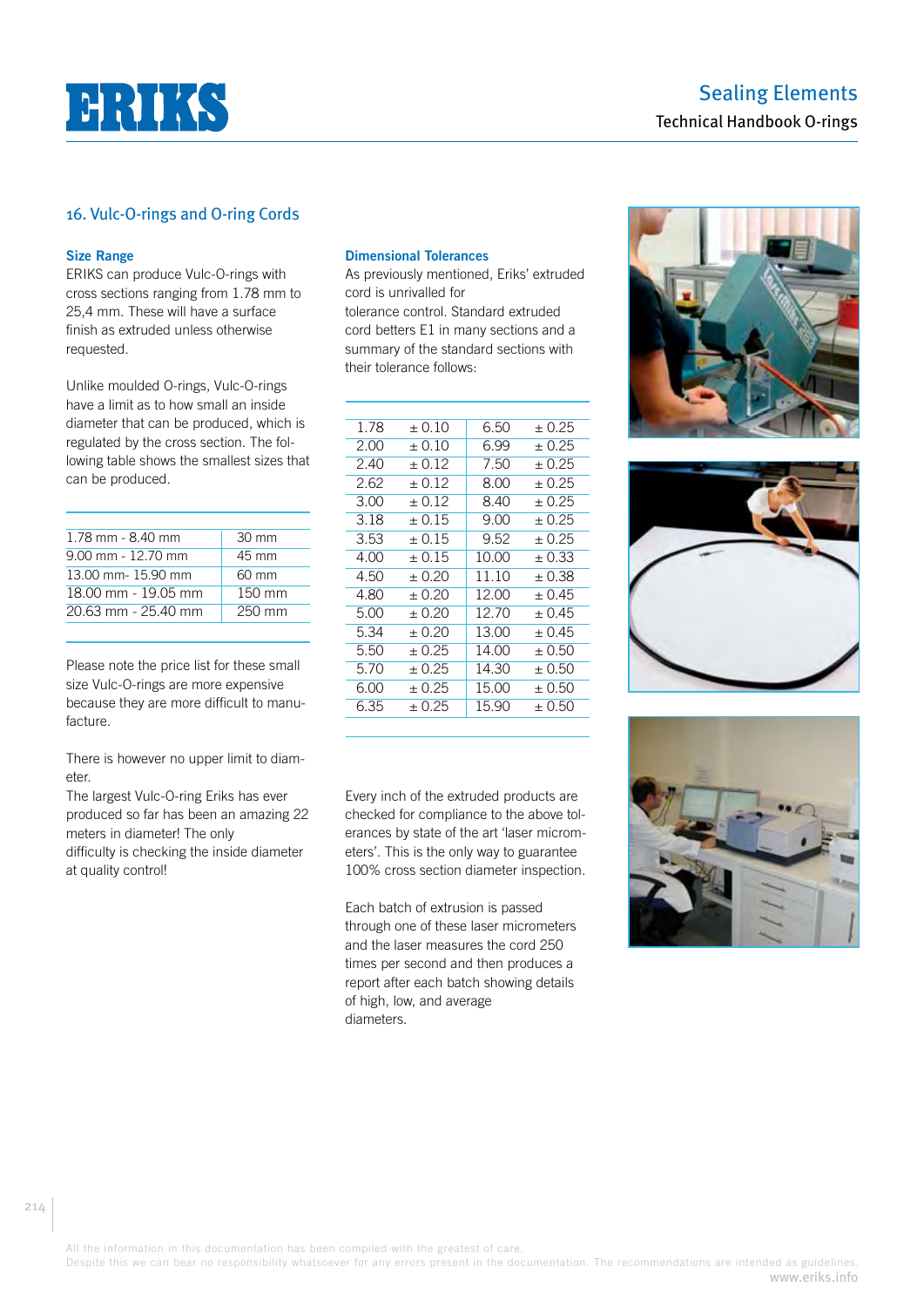

## 16. Vulc-O-rings and O-ring Cords

Inside diameters are controlled according to ISO 3302-1 M2F as Vulc-O-rings frequently fall outside the range of diameters controlled by BS or AS standard sizes.

| 25mm thru 40mm     | $+/- 0.35$ |
|--------------------|------------|
| 40.1mm thru 63mm   | $+/- 0.40$ |
| 63 1mm thru 100mm  | $+/- 0.50$ |
| 100.1mm thru 160mm | $+/-$ 0.70 |

Hereafter the tolerance will be +/- 0.5% of the nominal inside diameter of the ring Example: inside diameter of 310.0mm tolerance =  $+/- 1.55$ mm (0.5%)

## **Benefits of Vulc-O-rings**

The main benefits of utilising Vulc-O-rings are listed as follows.

- Molds are not required resulting in huge cost savings
- No upper diameter restrictions like molding
- Tolerances can be closer than molding
- No flash lines are present
- Can be used in standard housings
- Shapes other than round are possible
- Joints in some cases 90% of cord strength • Short lead times (48 hour turn around possible)
- Hardnesses as low as 40 Shore A possible
- Hollow core and low load O-rings available
- Vacuum quality "ground finish" on demand
- Semi-com low outgassing grades with
- cleam room packaging
- USP class VI grades available
- Metal detectable grades available

#### **Restrictions of Vulc-O-rings**

There are however areas where Vulc-O-rings are restrictive.

- Dynamic applications where roll may occur.
- Excessive stretching- low strength materials.
- Not competitive against moulded rings when small diameters in high volume.

#### **Lead Times for Vulc-O-rings**

Price list Vulc-O-rings up to 100 pcs will be shipped within seven working days from receipt of order.

Other volumes and sizes are available based on the application.

## **Materials**

ERIKS maintains a standard range of materials in compound form for speedy conversion into extruded cord. This is a different policy than of holding cord on the shelf. There are more and more clients asking for current quarter cure dates and this policy ensures that the user gets this rather than cord which may have been on the shelf for longer. Other materials, colors and hardness's may be possible to special manufacture. Contact ERIKS with any requirements.





Despite this we can bear no responsibility whatsoever for any errors present in the documentation. The recommendations are intended as guidelines. www.eriks.info